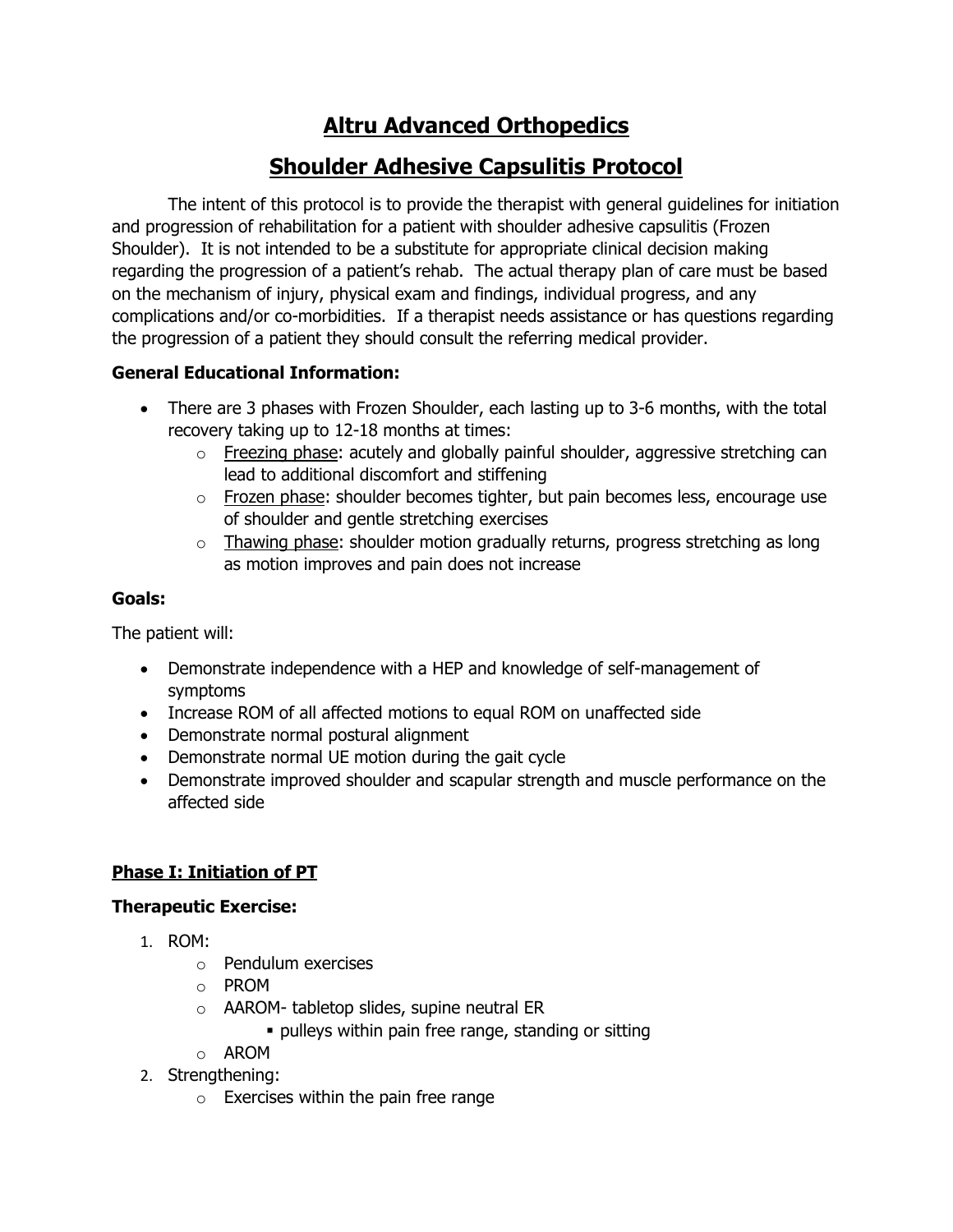$\circ$  Muscle re-ed to regain normal GH and scapulothoracic biomechanics

#### **Manual Therapy:**

- Joint mobilizations- grades I-II to inhibit pain and improve joint nutrition
- Soft tissue mobilization as indicated

### **Modalities:**

- IFC/TENS for pain relief as needed
- Moist heat

### **Patient Education:**

- Posture
- Home exercise instruction- to be done 3-4 times/day, avoid forcing motion through pain
- Activity modification
- Do not self-limit use of arm, use the arm as normally as you can with your daily activities

## **Criteria for progression to Phase II:**

- **Shoulder ROM improving**
- **Exercises do not increase pain from baseline level**

### **Phase II:**

General Guideline:

- Can add at least 1 new exercise every 5-6 days if symptoms continue to improve
- If an exercise increases pain or reduces ROM stop this exercise or stay within the range of comfort

## **Therapeutic Exercise:**

- 1. Continue PROM as needed
- 2. AAROM/AROM:
	- $\circ$  Continue use of pulleys
	- $\circ$  Wall climbing
	- o Supine cane or manually assisted flexion
	- $\circ$  IR behind back
	- o Supine ER with abduction- hands behind head stretch
	- o Horizontal adduction/posterior capsule stretches
- 3. Strengthening:
	- $\circ$  Exercises within the pain free range
	- $\circ$  Muscle re-ed to regain normal GH and scapulothoracic biomechanics

## **Manual Therapy:**

- Joint mobilizations- grades III-IV to increase tissue extensibility
- Soft tissue mobilization as indicated